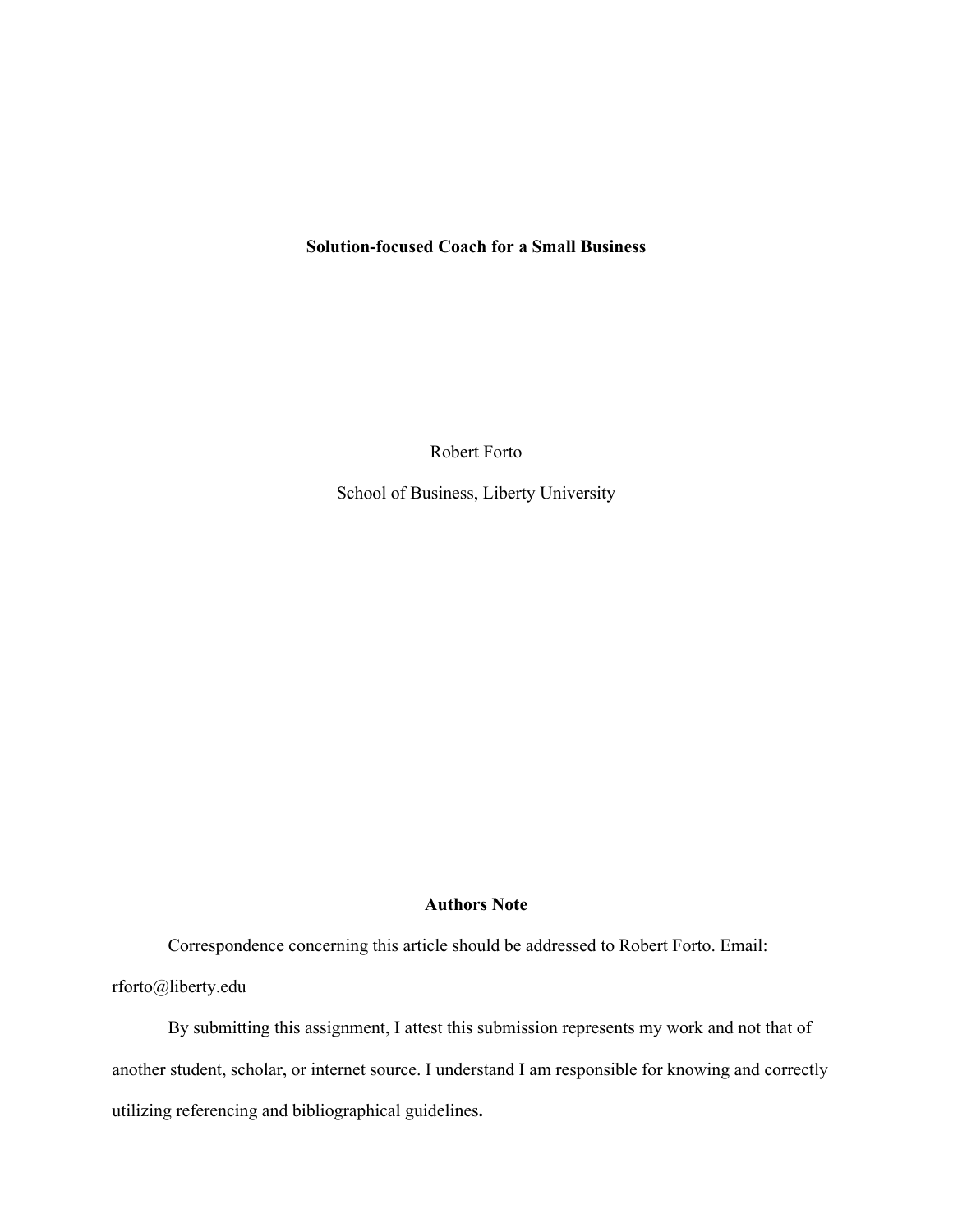#### **Abstract**

Professional coaching is unique in the business world. It can be defined as a process and profession based on partnership and collaboration. Specifically, it is characterized as a co-active collaboration based on engagement and feedback. Moreover, professional coaching is designed to develop optimal results that lead individuals to personal behavioral change amongst business strategy for a larger team. Solutions-focused coaching is a model that provides for a powerful, practical, and proven approach to positive change with people, teams, and organizations. This method focuses on the solutions and strengths and what is going well in an organization. For this paper, this author will use a business scenario and find an answer to a common leadership question—time management. A review of the scholarly and biblical literature will incorporate evidence-based recommendations on how this program will uncover competencies and skills to provide the client with new perspectives. The research project will also delineate how this proposed program may not work with the client, replete with evidence-based actions and biblical scripture to support the findings.

*Keywords:* solution-focused coaching, coaching competencies, Miracle Question, business management, small business leadership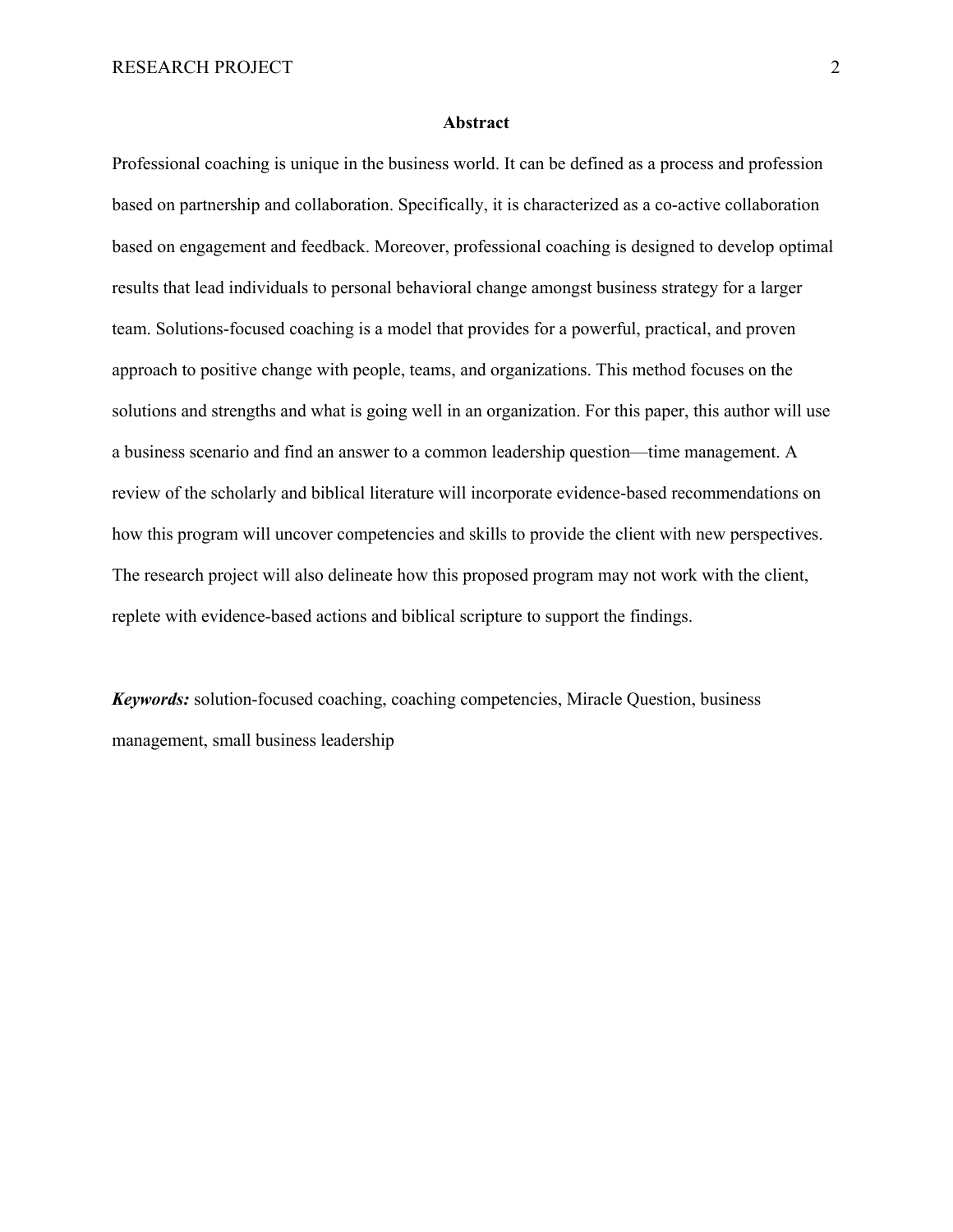#### **Solution-Focused Coaching for Small Business**

It is not uncommon for busy professionals to lack clarity regarding business problems that they cannot find the answers to. This paper aims to explore the benefits of a solution-focused coaching model and apply it to a real-world leadership problem for a client in the design business. This client struggles with time management, priorities, and strategic business planning. Using the literature and scripture, this author will explore how coaching can clarify and focus on solutions for the client. Implementing change through this solution-centric model will create calm, predictable growth and strategic management through exercises and implementing systems and processes that focus on what is working right now.

# **What is Coaching?**

Coaching in some form has been around for ages. Most people think of coaching in the athletic sense, where an individual presides over a team to achieve a collective goal. Executive and professional coaching has been around for decades but recently saw a re-surgency in the last twenty years. Professional coaching can be defined as a process and profession based on partnership and collaboration. Whitworth-Kimsey-House precisely characterizes it as a co-active collaboration based on engagement and feedback (Boysen-Rotelli, 2018). Moreover, professional coaching is designed to receive optimal results that lead individuals to personal behavioral change against the backdrop of business strategy and a larger team (Boysen-Rotelli, 2018, p. 3).

# **Solutions-Focused Coaching**

Furthermore, solution-focused coaching is a subset or model in the coaching industry that provides a powerful, practical, and proven approach to positive change with people, teams, and organizations (Boysen-Rotelli, 2018, p. 38). This method focuses on the solutions and strengths and what is going well in an organization. While professional coaching is not therapy, mentoring, or training, solutions-focused training has its roots in behavioral therapy that is more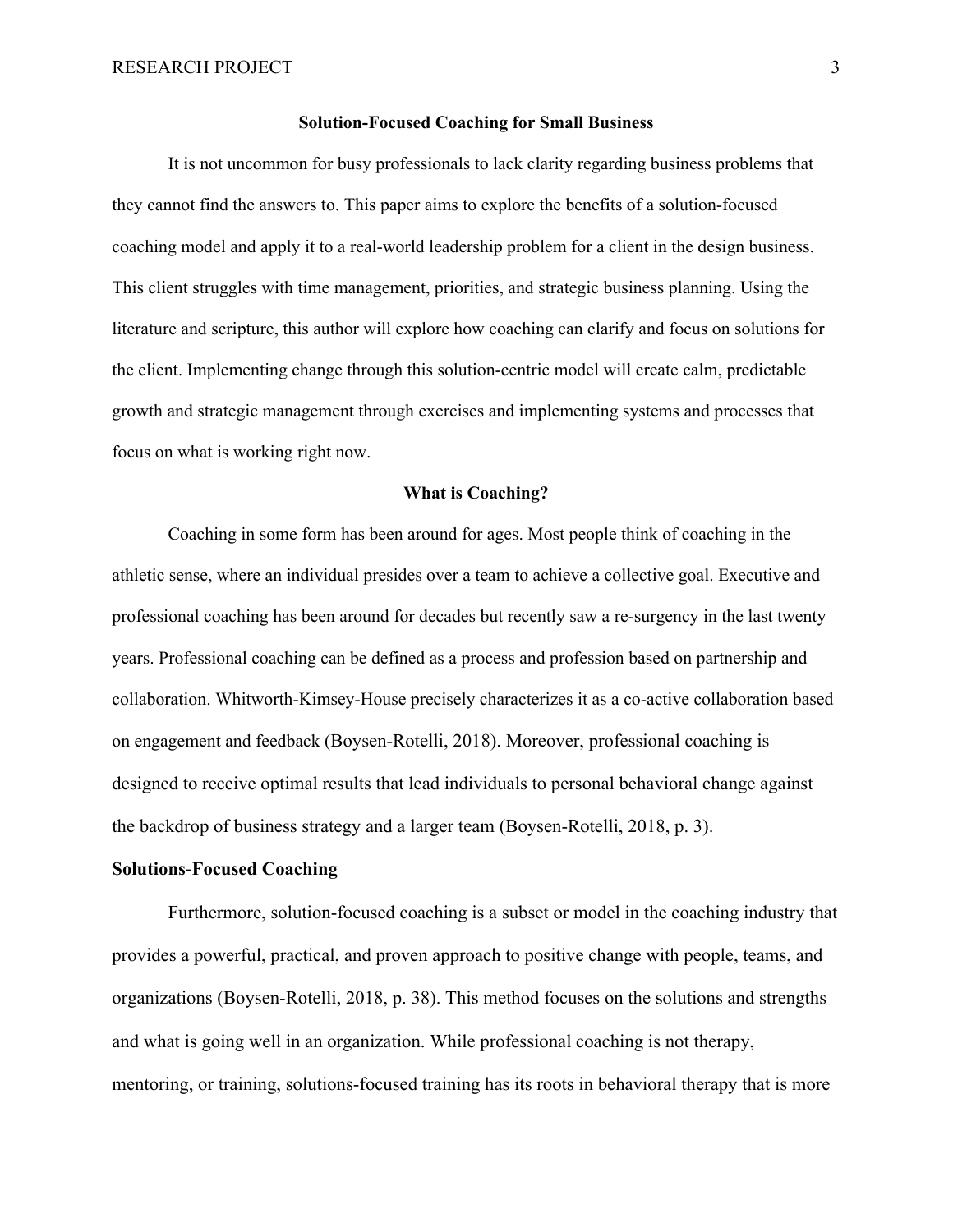common in a psychological, analytic approach (Grant et al., 2018). Therefore, while solutionsfocused methods are only one model, it is the choice for this case study exercise. Regrettably, this author has learned through more research that it would not be the most effective approach for the organization and individual used for this paper.

# *Core Competencies*

The International Coaching Federation is the foremost organization that coaches use to obtain training, become certified, and follow a guiding set of ethical values and core competencies in their practice as professional coaches. Like most any coaching model, the solutions-focused coach will not delineate from the competencies outlined by the ICF. A competent coach demonstrates ethical practice personal integrity and is sensitive to clients' identity, experiences, values, and beliefs (International Coaching Federation, n.d.). A capable coach embodies a coaching mindset, recognizes that a client is responsible for their own choices, and engages the client in ongoing learning and reflective practice (International Coaching Federation, n.d.). Through a co-creating relationship, a knowledgeable coach creates a clear and precise agreement and maintains a presence throughout the relationship.

Following Singh's (2020) research found that this competency includes listening, questioning, motivating, and encouraging the client, providing support and feedback, and having regular follow up with the client to monitor their progress. This coach facilitates the client by using tools and techniques such as powerful, questioning, active listening, and works with the client to integrate new awareness, insight, or learning into their worldview and behavior (International Coaching Federation, n.d.). A competent coach partners with the client to design goals, actions, and accountability and invites the client to consider moving forward, including resources, support, and potential barriers.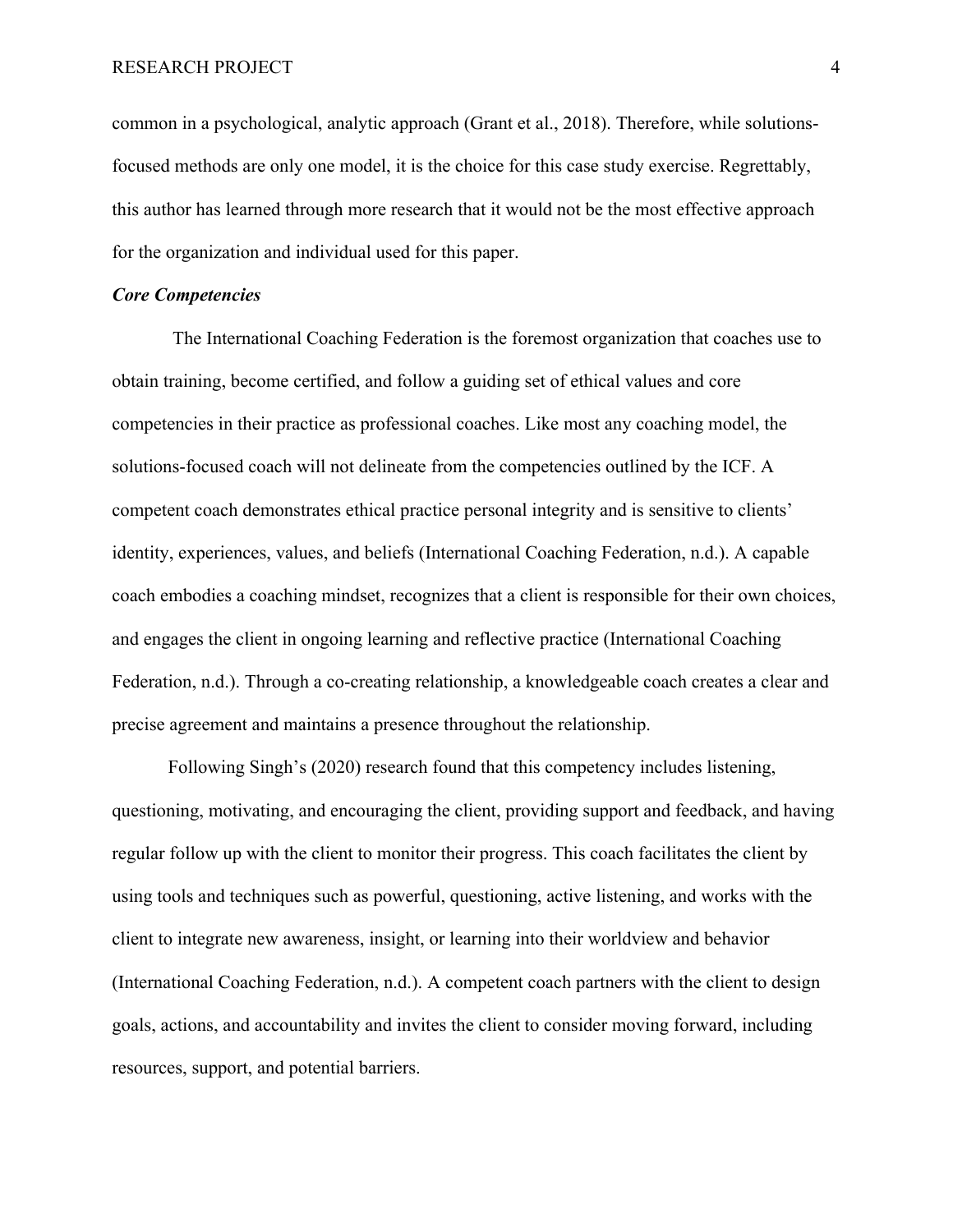Further, a solutions-focused coach that embodies Christian values into their coaching practice will follow scripture to guide their relationship with the client. Following the advice in James (NIV), three basic principles: faith, truth, and perseverance can be integrated into practical coaching to add value to the relationship. This methodology fosters a deep-rooted and trusting relationship built on understanding and solutions for coaching practitioners to develop the business leader to enhance connections within the organization. In addition, this method provides foundational competencies which improve the leader in myriad ways. These trusting relationships are an innate necessity for leaders to partake in any endeavor throughout their personal or professional life (Wilson Global Outreach Solutions, LLC, 2018).

## **The Problem**

The client is a small business owner who works in the design industry and has a small team of employees. He has indicated that he struggles with time management and setting priorities. He also suffers from a lack of strategy or business planning. He considers himself financially successful but does not think he is effective in running his business and feels that he could be delivering much better results if he had more time. In addition, the client is suffering from a situational leadership struggle within his company.

The client struggles to establish self-evaluate his competence and commitment, which may significantly lower his ability to foresight and misdiagnose their strengths or struggles (Yammarino and Atwater, 1997; as cited in Thompson & Glasø, 2018). By lacking the leadership and understanding, the client sees himself as a poor or average performer, even if he is financially successful. The client is likely amenable to doing the work necessary and tries hard to improve, but they do not accurately recognize their strengths and weaknesses. (Atwater *et al.*, 2005; as cited in Thompson & Glasø, 2018). This lack of self-awareness may result from overly critical selfevaluation, combined with setting high standards for themselves, continually striving to meet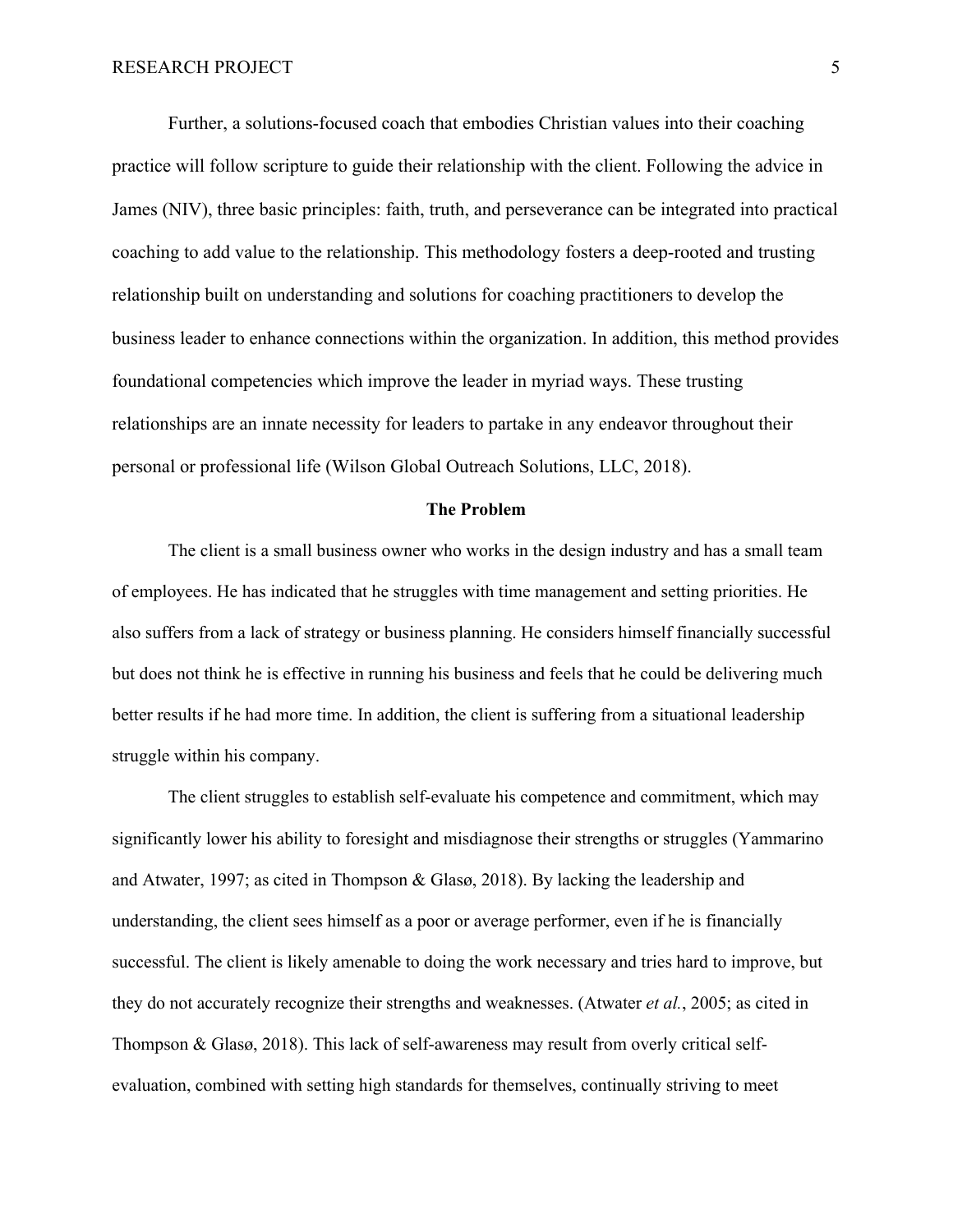feedback expectations of others, and leading them to pursue easy and unchallenging improvement goals (Tekleab *et al.*, 2008; as cited in Thompson & Glasø, 2018). However, their tendency to overestimate weaknesses may be compensated through hard work, resulting in greater success in task accomplishment (Atwater *et al.*, 1998; as cited in Thompson & Glasø, 2018). Since solutions-focused coaching builds on the assumption that people are inherently capable of knowing what is best for them and mobilizing available resources to realize their desired goals, this approach can achieve the desired results (Seko et al., 2020). Consequently, positive feedback provides them with incentives to undertake corrective action. Hence, this client would be an excellent candidate for a solutionsfocused program that emphasizes what is already there in their business and works on the possibilities—past, present, and future.

#### **The Process**

At its most basic level, a solution-focused coaching model focuses on what the client wants differently, not on what is not broken. He struggles with time management and strategic planning in this client's situation. It is the position of the coach and the client to find what works and do more of it (Grant & O'Connor, 2018). In short, find an exception to the time management problem and then replicate it. It is imperative to coach the client to stop doing what does not work and do something else. Often, the solution can become a problem itself, creating a cycle of incomplete projects, missed deadlines, and ineffective leadership.

A solutions-focused coach is adept at exploring solutions with the client and uses the available time and energy in coaching sessions to solely examine the future rather than focus on the past. In this client's case, it is essential to acknowledge that things are not working (e.g., time management and setting priorities), illuminate resources, uncover skills and competencies, and master a situation that the client can comprehend and implement (Boysen-Rotelli, 2018).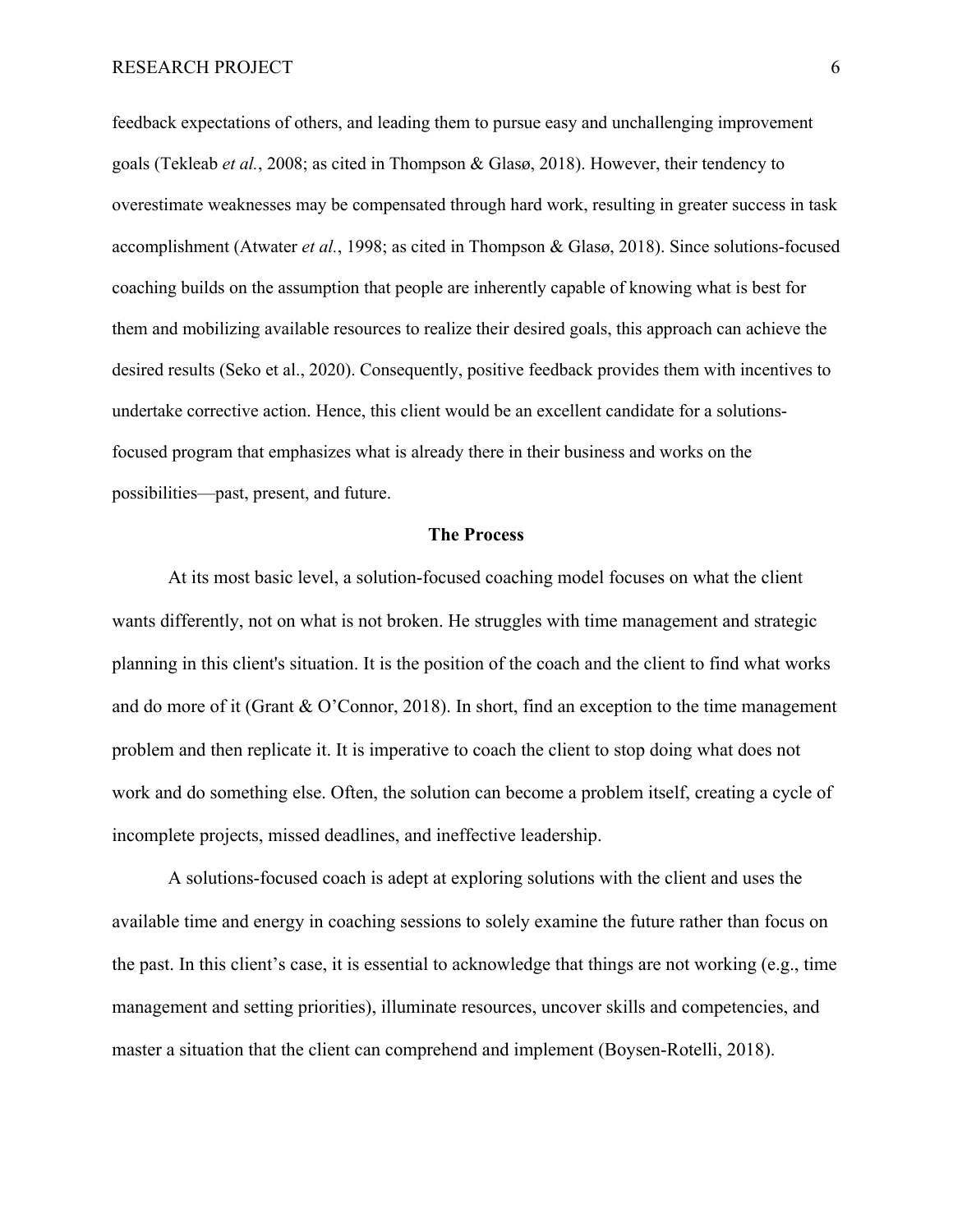Grant & Gerrard (2020) posits that positive emotions promote the discovery of novel ideas and actions, including goal attainment and positive change. In this client's case, small and significant events can be implemented, and the coach can coach the client to understand the exceptions. By providing present and future questions, the coach focuses the client on what is working and what they would like the situation to be. Solution-focused coaching is a very goaloriented, collaborative, client solution where the practitioner compliments and validates the client to embrace change and do more of what has worked in the past (Schwellnus et al. 2015; as cited in King et al. 2019).

# **The Big Picture and the Miracle Question**

Problem-focused questions have a long tradition in the helping profession and can effectively create change (Freud, 1920; Lee, 2019; as cited in Grant & O'Connor, 2018). Often a process of creating a vision statement (Toros, 2019) and pre-determine what the future looks like. Unique to most other coaching models, the solutions-focused model uses the Miracle Question to be determining what is next. The miracle question method is a way to open and cultivate a dialogue with clients around well-formed goals that focus on solutions. The practitioners expressed their astonishment about how the miracle question had changed their understanding of the importance of exploring strengths and resources and had given the service user the chance to voice their wishes about the desired change and the support needed to move towards it, rather than focusing on past negative experiences (Toros, 2019)

This question is empowering not only to the client but also to the coach. It believes that the client can find their solutions. It is the practitioner's position to facilitate and inspire attitude from the client and provide opportunities for reflection on what a solution holds. This reflection empowers not only the client but the coach, as well. This process can create incrementally or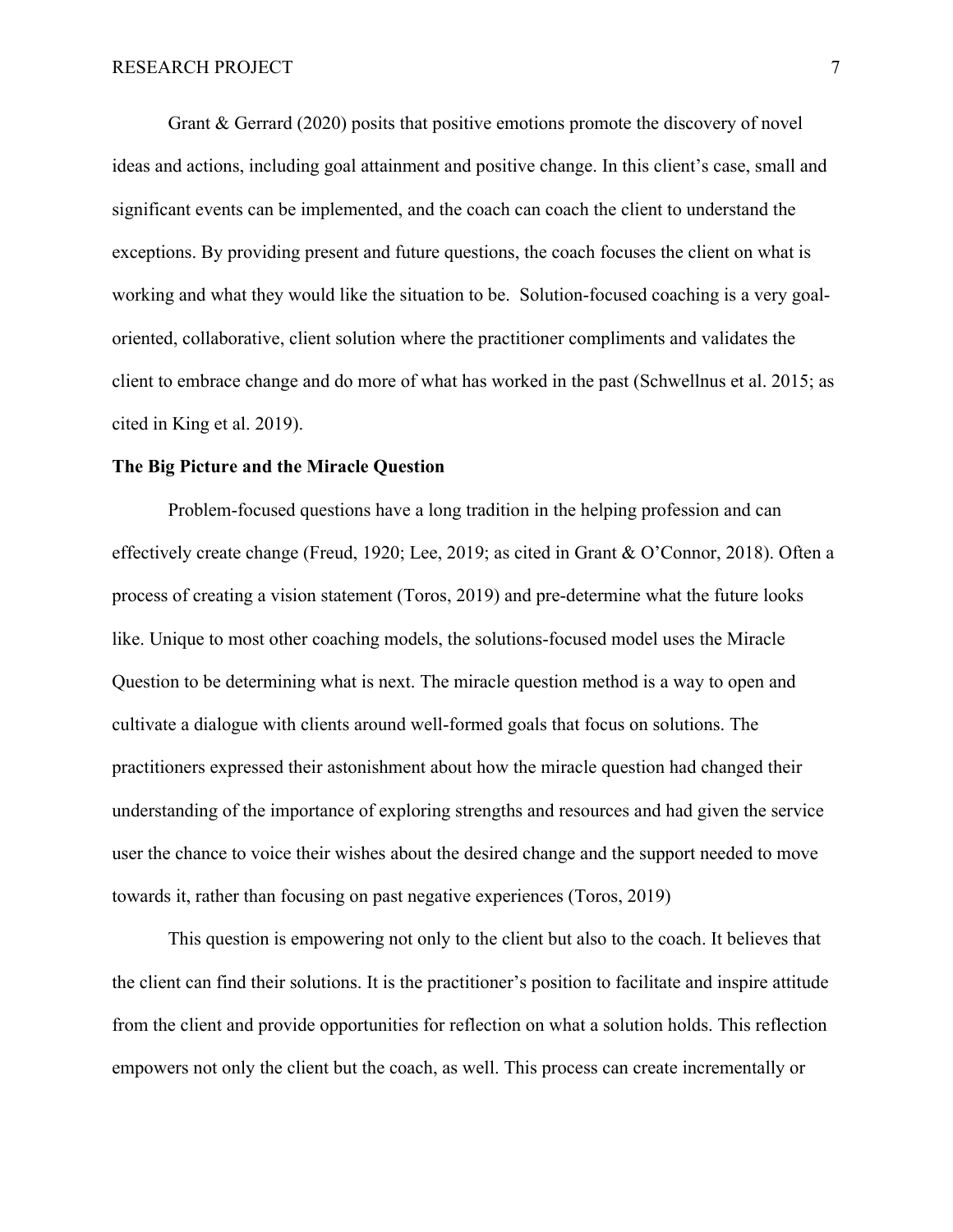possibly even massive change when the client is willing to work toward it if given a chance (King et al., 2019).

# **What's Next**

No matter the coaching model used, a fundamental tenet of coaching is that the client must be coachable. Bush (2004; as cited in Boysen-Rotelli, 2018) notes that the client brings motivation, willingness, openness to the process, and commitment to do the work. Sztucinski (2001; as cited in Boysen-Rotelli, 2018) postulates that a client committed to doing the work, making time for the process, and practicing new skills are just as important as what the coach brings to the relationship. Having the client ready to learn and motivated to solve issues will allow the practitioner to move toward the solutions-focused outcomes outlined in the agreement.

The coaching practitioner will ask scaling questions to the client that will assess their situations and track progress. An example for the client would be: "if we could implement a solution that automated your client onboarding process, would that allow you to have more time to dedicate to other projects?" The coach will then ask solutions-focused questions to the client. Here are some examples (Toros, 2019):

- 1. What would you like to achieve from this coaching session?
- 2. Who can help you with you setting priorities?
- 3. When have you achieved a positive outcome in your time management protocol in the past?
- 4. What would it mean to you to achieve success?
- 5. What progress have you made so far?

# *Next steps*

The main idea behind solutions-focused coaching is that the techniques are positive and solution-focused and allow a brief amount of time for the client to be in a coaching agreement. The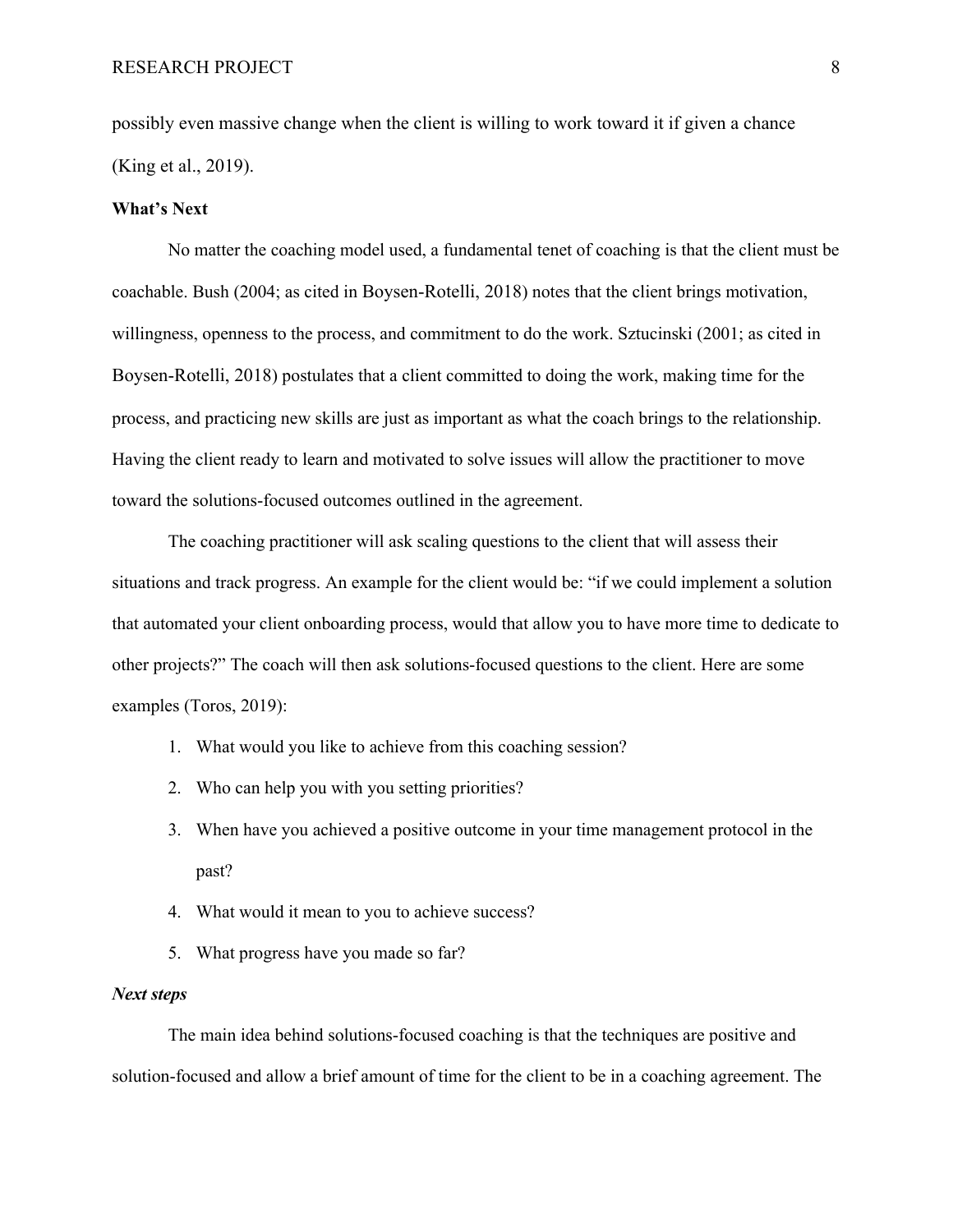process is designed to improve the decision-making processes for the client, with them at the center and in the driver's seat of their growth. Typically, a solutions-focused coaching program will be an average of five to eight sessions (Toros, 2019). During the sessions, goals are set, and different actions are explored and deployed into the client's daily life. By keeping track of what works and what adjustments need to be made, clients can better track their progress. The following method was developed from the Miracle Question entitled The Miracle Method (Miller &Berg; as cited in Toros, 2019):

- 1. The coach will ask the client to desire something in their life that they would like to be different (e.g., time management, priorities, and goal setting).
- 2. Ask the client to envision a miracle happening and how their life is different (e.g., suppose you woke up tomorrow and had a solution for your time management struggles?)
- 3. The coach will inform you to keep the miracle small (e.g., what is one thing you can do to free up time in your business?)
- 4. The coach will define the change with language that is positive, specific, and measurable (e.g., suppose that we implement a system where you automate your emails that you send to your new client leads, and after the system is in place, it saves you two hours each day from constantly answering inquiry emails?)

### **Solutions That Work**

Firstly, the coach suggests that the client ask people, who are important to the client, how they view the client's strengths. Collecting these strengths from another perspective can bring the client into a strength perspective and allow for more remarkable change. Secondly, the practitioner urges the client to focus on a time in their business when they had the time to make strategic decisions and were not burdened by time answering a plethora of emails from prospective clients. Finally, the client attended a training seminar that taught the client how to implement simple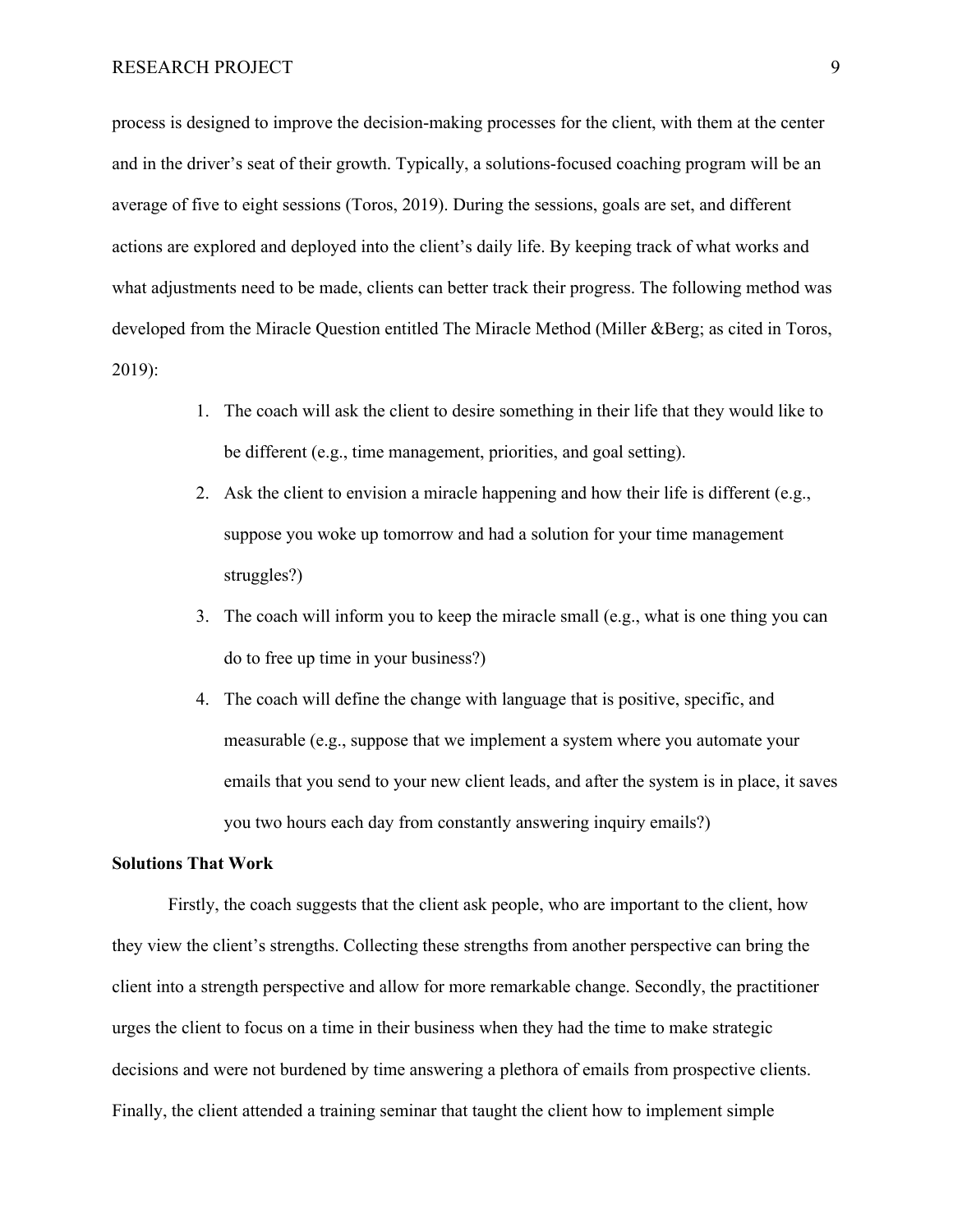automation processes that will take new clients on an onboarding journey through a pipeline. The system works very well, and it is designed to give the client more flexibility in making strategic decisions for his business.

Thirdly, the coach will urge the client to conduct a mind mapping or brainstorming exercise to discover solutions to the priorities and time management problems. Using the mind-mapping idea, the client can branch from a solution-centric problem and explore options that the client will selfgenerate and be more connected to the outcome. Using time management as an example; the client can find actionable items using action plans, time-wasters, distractions, organization, saying no, teamwork, and priorities. Each branch will provide insight into possible solutions and outcomes.

# **When the Solution-focused Model May Not Work**

Many solution-focused techniques require compliments and reframing, which must be done from a position of genuine positive regard and a desire to understand and move toward the client's end goal. The solution-focused technique can appear superficial and manipulative (Grant  $\&$ Cavanagh, 2014). Moreover, the wording of the miracle question can be problematic. Some clients may experience talk of miracles as pollyannish and silly (Grant & Cavanagh, 2014). Therefore, the coach must ask questions that allow the client to shift from an exploited or deliberative mindset to an implementational mindset (Bayer & Gollwitzer; as cited in Grant & Cavanagh, 2014).

Of course, there are times when the solution-focused approach is not appropriate. For example, some clients may have causal stories about their situation, which form a central and protected part of their worldview. Similarly, when clients have deeply felt the need to explore etiology, attempting to shoehorn them into a methodology that feels incongruent is likely counterproductive. In short, a client is not amenable to coaching as outlined in Boysen-Rotelli (2018).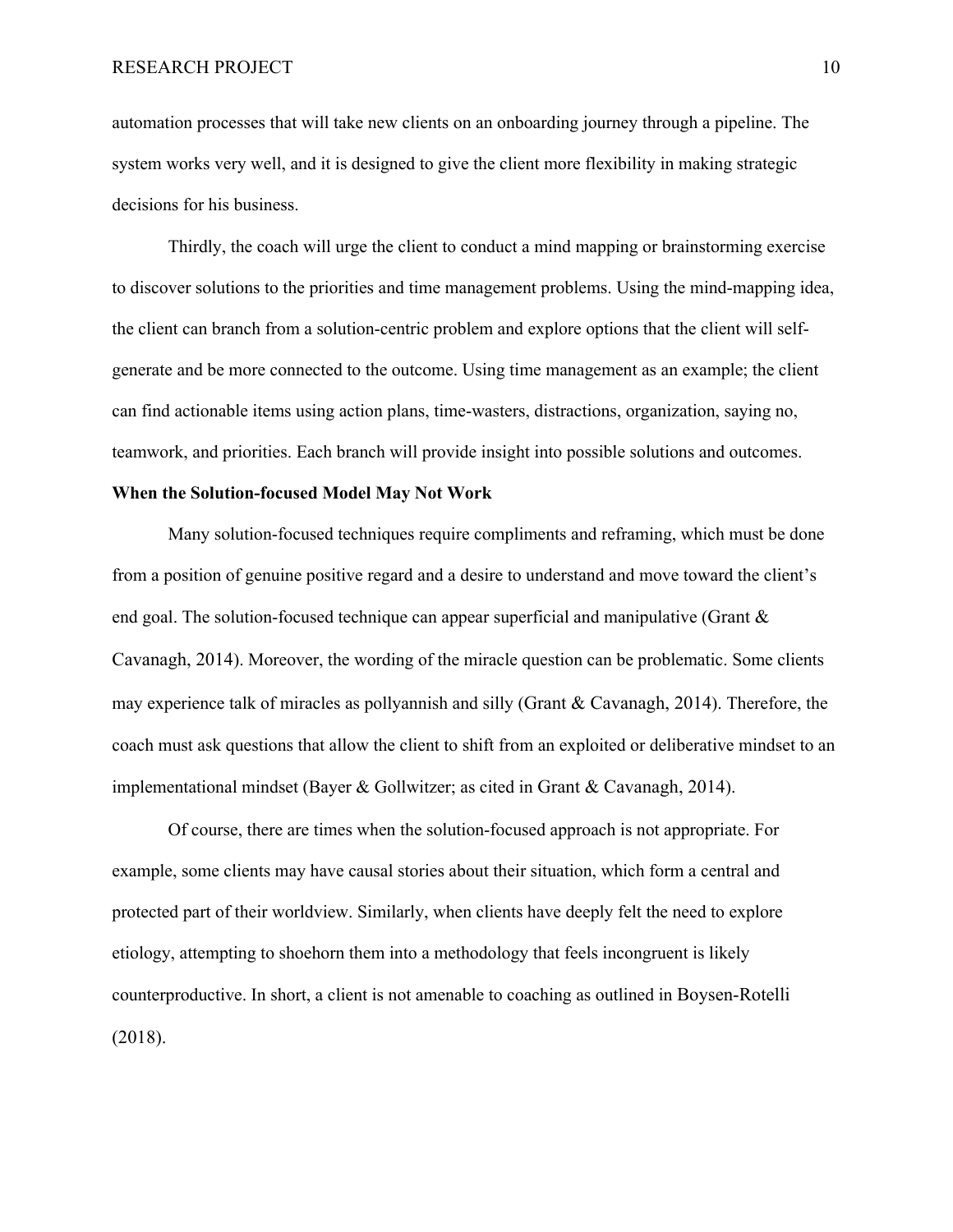#### **Conclusion**

God can provide a coach with the knowledge to respond in the moment and in a way that is precisely what the client needs to hear (*New International Version*, 2011, Prov. 19:18). The client in this case study seeks solutions to everyday business problems to the busy and successful entrepreneur. So often, clients like this will desire a professional coach to find answers to issues they are grappling with but do not know the process to follow to achieve positive outcomes. A solution-focused approach will provide the client with a proven and practical method to positive change and allow the business owner to use what they have in their business and find ways to focus on possibilities in the future.

The literature shows that a client who strives to find what works and does more of it will positively (Grant & O'Connor, 2018). However, the solution can often become a problem itself, creating a cycle of incomplete projects, missed deadlines, and ineffective leadership. A solutions-focused coach is adept at exploring solutions with the client and uses the available time and energy in coaching sessions to solely examine the future rather than focus on the past. In this client's case, it is essential to acknowledge that things are not working, illuminate resources, uncover skills and competencies, and master a situation that the client can comprehend and implement (Boysen-Rotelli, 2018).

Positive emotions do work, and Grant & Gerrard (2020) posits that these emotions promote discovering novel ideas and actions, including goal attainment and positive change. A solutions-focused coach can provide present and future questions and focus the client on what is working and what they would like the situation to be. In short, solution-focused coaching is a very goal-oriented, collaborative client solution where the practitioner compliments and validates the client to embrace change and do more of what has worked in the past (Schwellnus et al. 2015; as cited in King et al. 2019).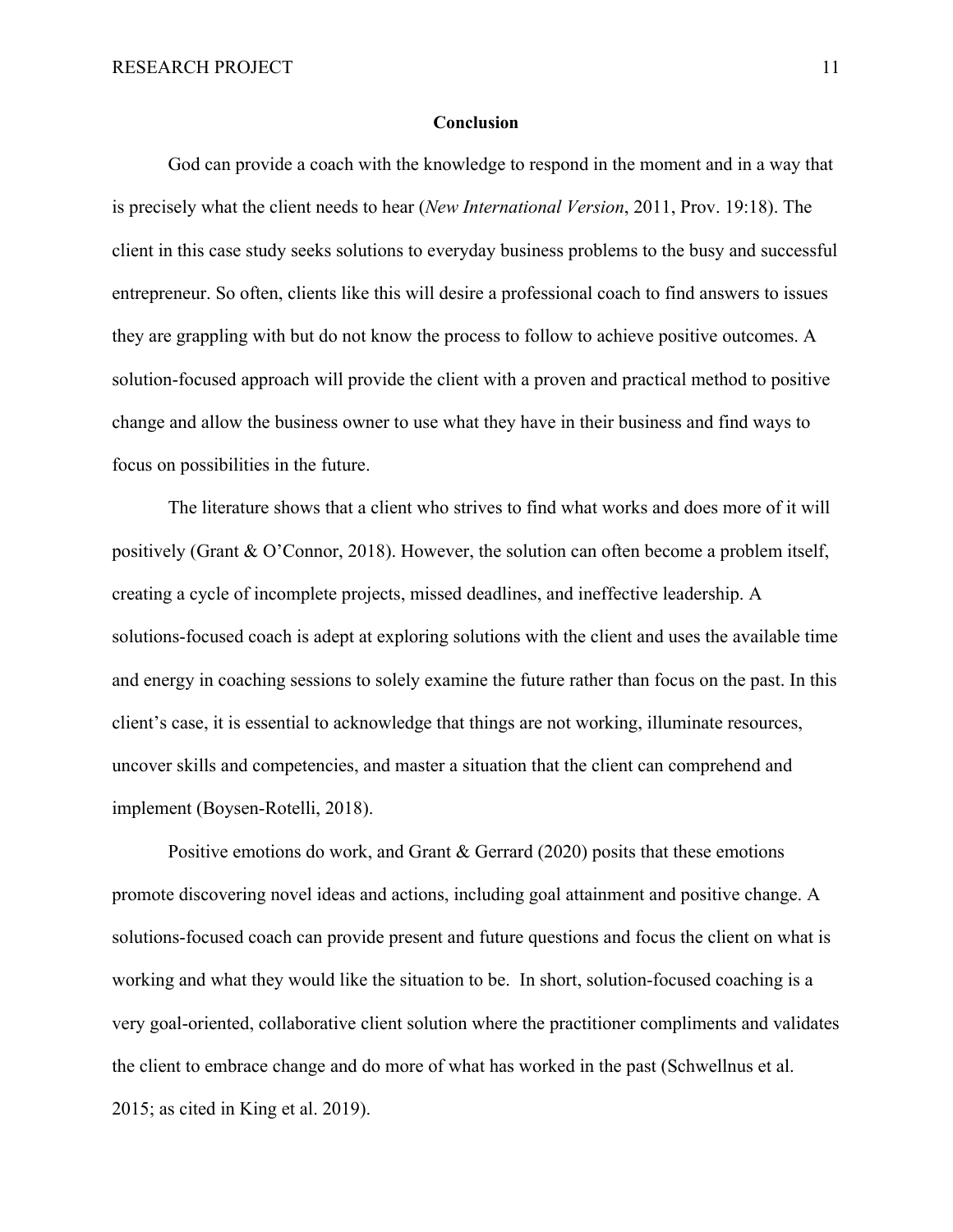For this client scenario, there are ideas of what can work. Mind maps, solution-focused questions, family support, are great methods to aid in the process. But there is a caveat; the client must be coachable and be willing to put in the work to make meaningful changes. A competent coach can assist this client in getting there, but a solutions-focused model, in this case, will work for all parties involved, which makes a coaching relationship different and so unique.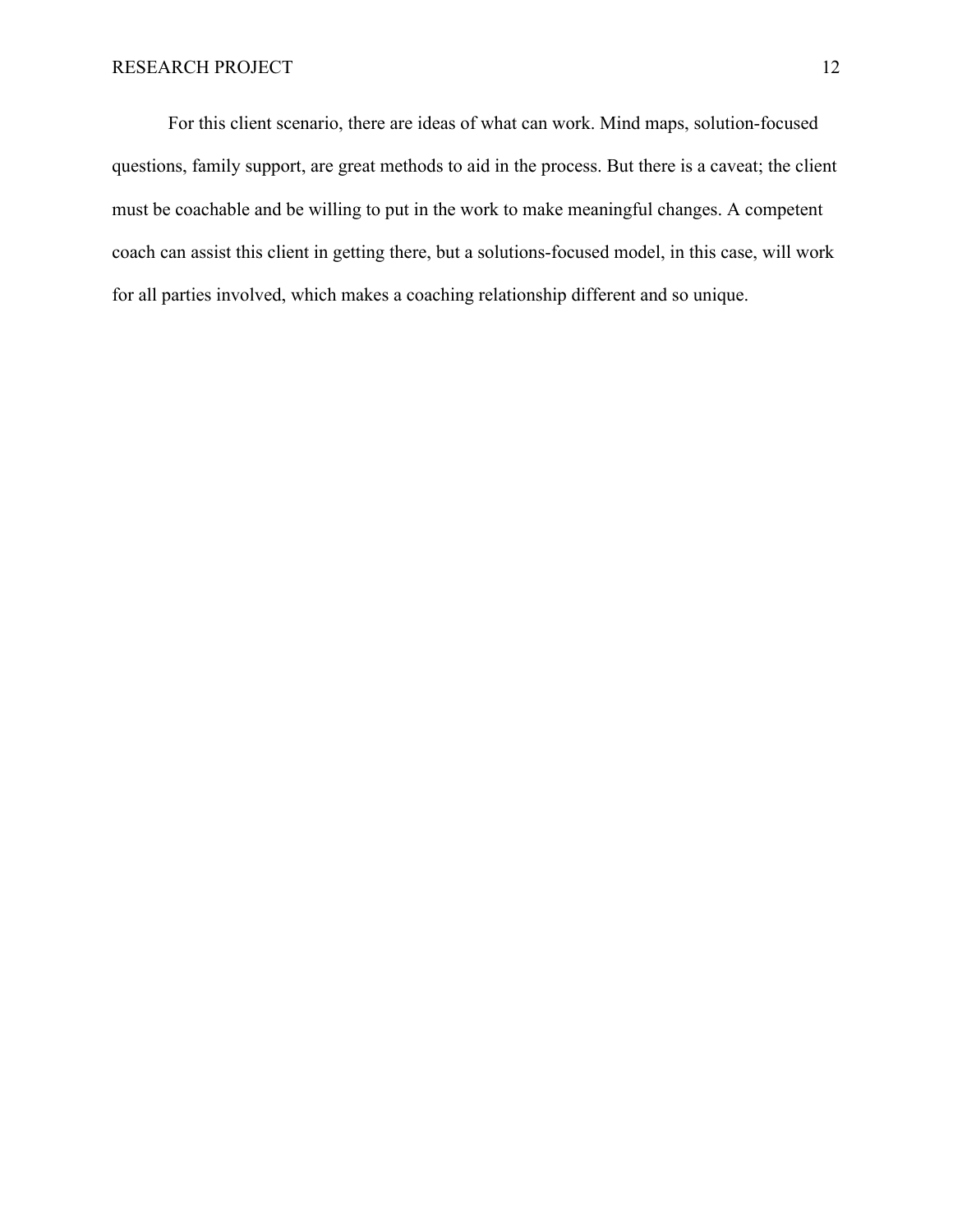#### **References**

- Boysen-Rotelli, S. (2018). *Introduction to professional and executive coaching.* Charlotte, NC: Information Age Publishing. ISBN: 9781641132541
- Grant, A. M., & Cavanagh, M. J. (2014). The solution-focused approach to coaching. *The complete handbook of coaching*, 327-344.
- Grant, A. M., & Gerrard, B. (2020). Comparing problem-focused, solution-focused, and combined problem-focused/solution-focused coaching approach: Solution-focused coaching questions mitigate the negative impact of dysfunctional attitudes. *Coaching: An International Journal of Theory, Research, and Practice*, *13*(1), 61-77.
- Grant, A. M., & O'Connor, S. A. (2018). Broadening and building solution-focused coaching: Feeling good is not enough. *Coaching: An International Journal of Theory, Research, and Practice*, *11*(2), 165-185.
- International Coaching Federation. (n.d.). International Coaching Federation. https://coachingfederation.org/
- Toros, K. (2019). Miracle question promotes open communication and positive interaction between clients and practitioners. *International Social Work*, *62*(2), 483-486.
- King, G., Schwellnus, H., Servais, M., & Baldwin, P. (2019). Solution-focused coaching in pediatric rehabilitation: investigating transformative experiences and outcomes for families. *Physical & Occupational Therapy in Pediatrics*, *39*(1), 16-32.
- Singh, H. K., Kennedy, G. A., & Stupans, I. (2020). Competencies and training of health professionals engaged in health coaching: A systematic review. *Chronic illness*, 1742395319899466.